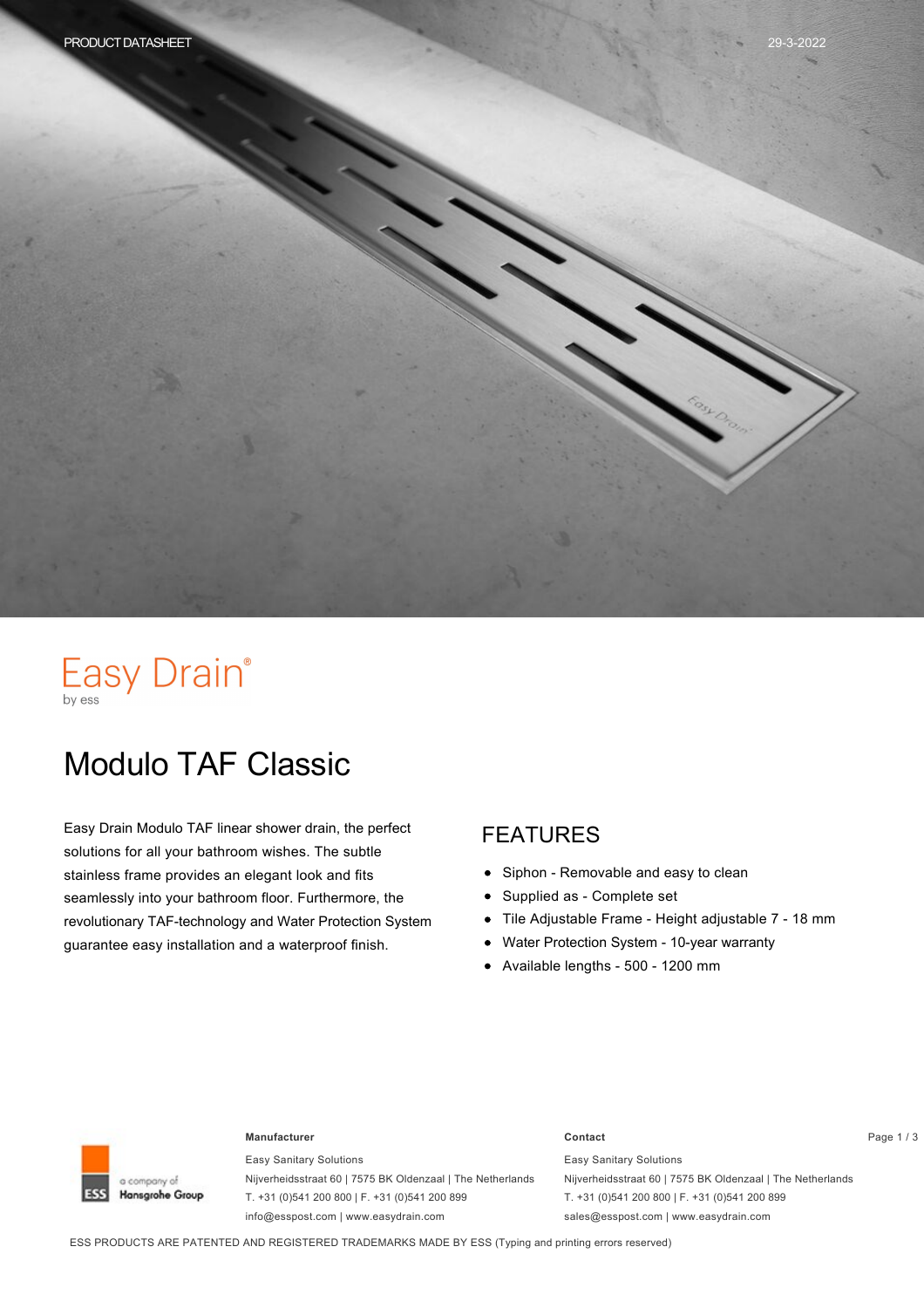| Serie<br><b>Modulo TAF</b>                               |
|----------------------------------------------------------|
| Name<br>Modulo TAF Classic                               |
| Model<br>Rectangular shower drain                        |
| 500, 600, 700, 800, 900, 1000, 1100, 1200<br>Length (mm) |
| Product type<br>Complete                                 |
| New construction, Renovation<br>Application              |
| EN1253, DIN 18534<br>Certification                       |

### **INSTALLATION**

| Substrate                                   | Concrete / Sand Cement, Wooden floors, Lewis sheets     |
|---------------------------------------------|---------------------------------------------------------|
| Floor finish                                | Glass Mosaic, Tiles / Mosaic, Natural stone, Thin tiles |
| Height adjustable feet                      | Included                                                |
| Installation option                         | Wall, Floor                                             |
| Outlet                                      | Horizontal                                              |
| Connection (mm)                             | 40                                                      |
| Min. installation depth (mm) (built-in set) | 63                                                      |
| Min. installation depth (mm) (incl. grate)  | 70                                                      |

#### DRAINAGE

| Max. drainage capacity entrance (I/min) | 25 |
|-----------------------------------------|----|
| Max. drainage capacity wall (I/min)     |    |
| Max. drainage capacity (I/min)          |    |

#### **BUILT-IN SET**

| Pre-assembled sealing membrane | Included           |
|--------------------------------|--------------------|
| Siphon features                | Cleanable          |
| Water seal height (mm)         | 30                 |
| Outlet                         | Horizontal         |
| Material siphon                | Polypropylene (PP) |
|                                |                    |

### **DESIGN**

| Grate finish                   | <b>Brushed stainless steel</b> |
|--------------------------------|--------------------------------|
| Grate pattern                  | Modern; Unique; Classic        |
| Grate width (mm)               | 54                             |
| Grate tile insert (mm)         | N.A.                           |
| Adjustable grate               | <b>No</b>                      |
| Frame type                     | TAF (Tile Adjustable Frame)    |
| <b>TAF Frame material</b>      | Stainless steel (304)          |
| Design frame finish            | N.A.                           |
| Frame width (mm)               | 62                             |
| Wheelchair accessible          | Yes                            |
| <b>Extension set available</b> | Yes                            |



Easy Sanitary Solutions Nijverheidsstraat 60 | 7575 BK Oldenzaal | The Netherlands T. +31 (0)541 200 800 | F. +31 (0)541 200 899 info@esspost.com | www.easydrain.com

#### **Manufacturer Contact** Page 2 / 3

Easy Sanitary Solutions Nijverheidsstraat 60 | 7575 BK Oldenzaal | The Netherlands T. +31 (0)541 200 800 | F. +31 (0)541 200 899 sales@esspost.com | www.easydrain.com

ESS PRODUCTS ARE PATENTED AND REGISTERED TRADEMARKS MADE BY ESS (Typing and printing errors reserved)